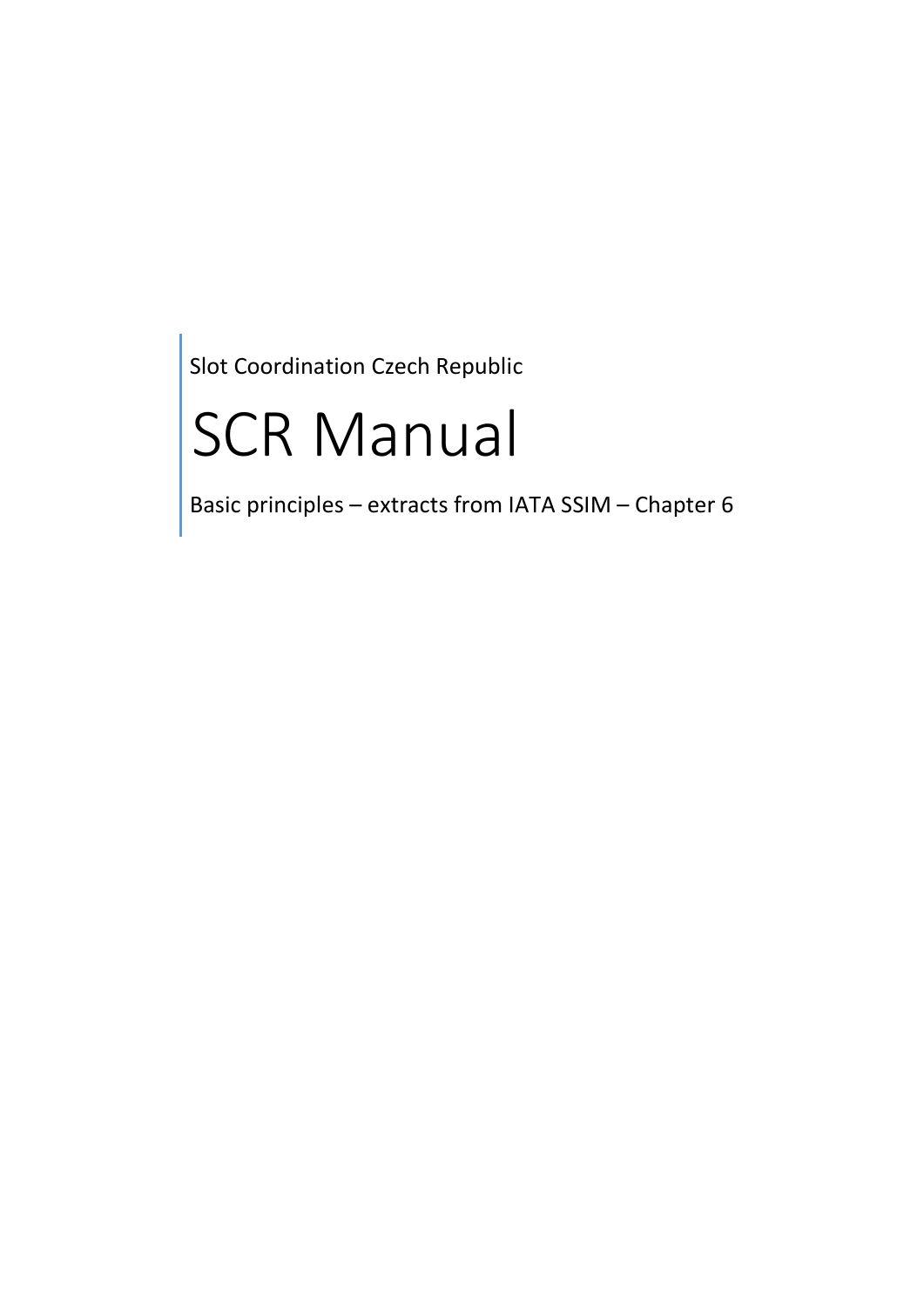## **Introduction**

Slot Coordination Czech Republic describes in this document some basic information and examples for customers who are new to the airport coordination, not familiar how to treat the slots at coordinated (level 3) airports, or rarely send an SCR (once in a long period of time). For full and detailed information please visit and carefully study chapter 6 of the IATA SSIM (Standard Schedules Information Manual). Chapter 6 describes the procedures for using a variety of airport clearance messages (SCR, SIR, SAQ, WIR etc.).

The following information concentrates on the basic SCR (Slot Clearance Request/Reply) message as this is the main tool for communication between airlines and coordinators.

## General Information:

- We only accept SCR formatted messages (Slot Clearance Request) to request, change or delete airport slots.
- Please do not call or send any ASM, SSM or free-text messages
- $\triangleright$  We kindly ask you to follow IATA SSIM chapter 6.
- $\triangleright$  All SCR messages in linked (turn-around format) using aircraft subtypes only (e.g. 73G or 738 instead of 737).
- $\triangleright$  Offers are valid for 3 business days and will be cancelled if no reply is received.
- $\triangleright$  Incorrectly formatted SCR messages are rejected.
- $\triangleright$  Retrospective changes not accepted.
- $\triangleright$  The SSIM chapter 6 formatted message must be plain text (not HTML) placed directly in the email body. No attachments, logos or special characters should be used. The senders email address has to be repeated on the second line of the message header (IATA SSIM chapter 6.2.1).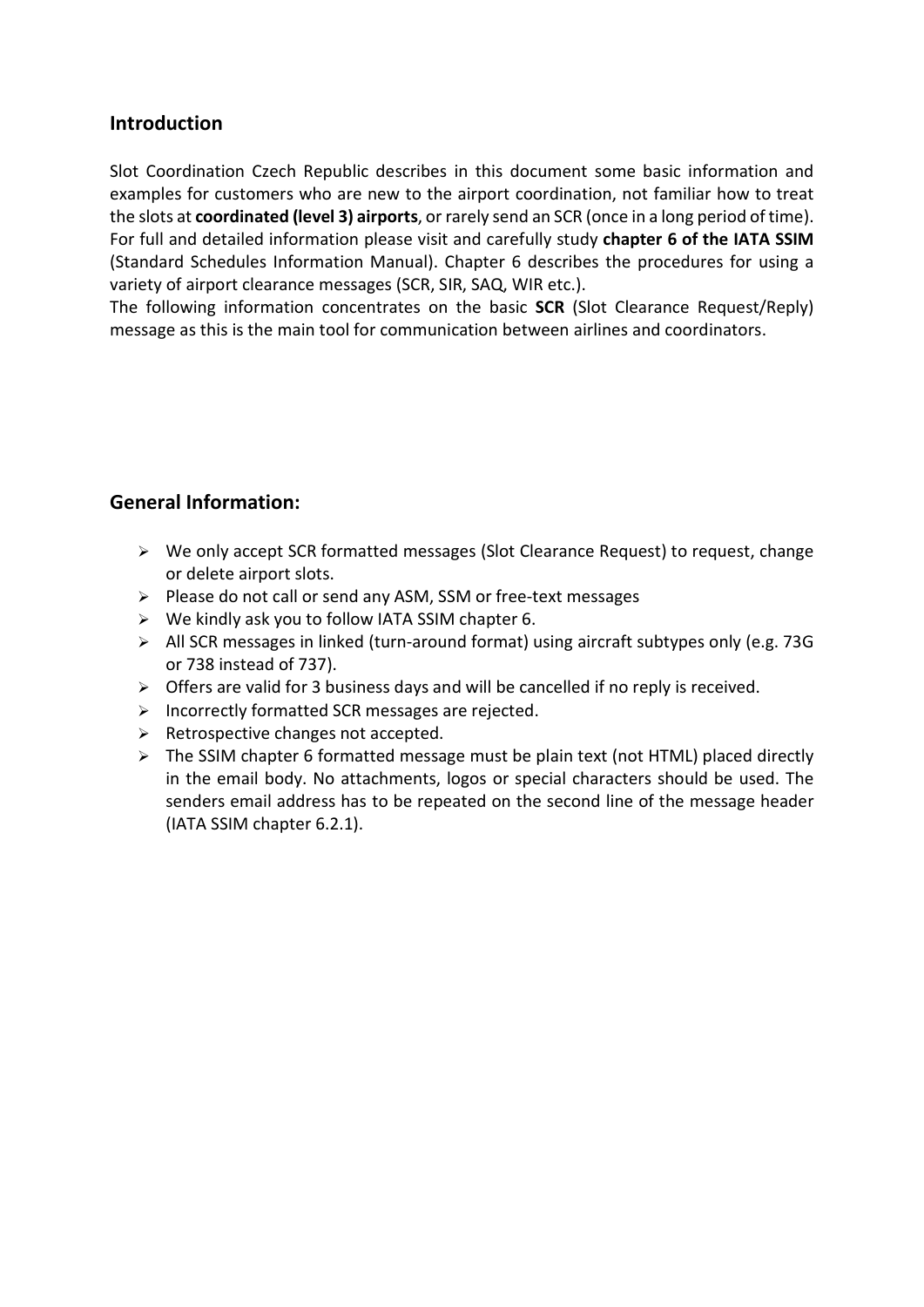## Message Standards

The SCR message consists of 3 parts:

| ≻ | message header |  |
|---|----------------|--|
|   |                |  |

- $\triangleright$  information data line(s)
- message footer

**SCR** / S18 01APR PRG NXY0832\*XY0833\*26MAR28OCT\*1030507\*211763\*MANLHR0745\*09301LHRMAN\*JJ2 SI IF NOT AVAILABLE PLEASE GIVE THE NEAREST POSSIBLE GI BRGDS XY SCHEDULING OFFICE

#### Message Header:

- SCR -> message type: SCR = Slot Clearance Request
- / -> creator´s reference and/or email originator
- $S18$   $\rightarrow$  IATA season concerned S(ummer) or W(inter) plus two numerics for the year
- 01JUN -> date of message DDMMM format
- PRG -> clearance airport concerned IATA 3 letter airport code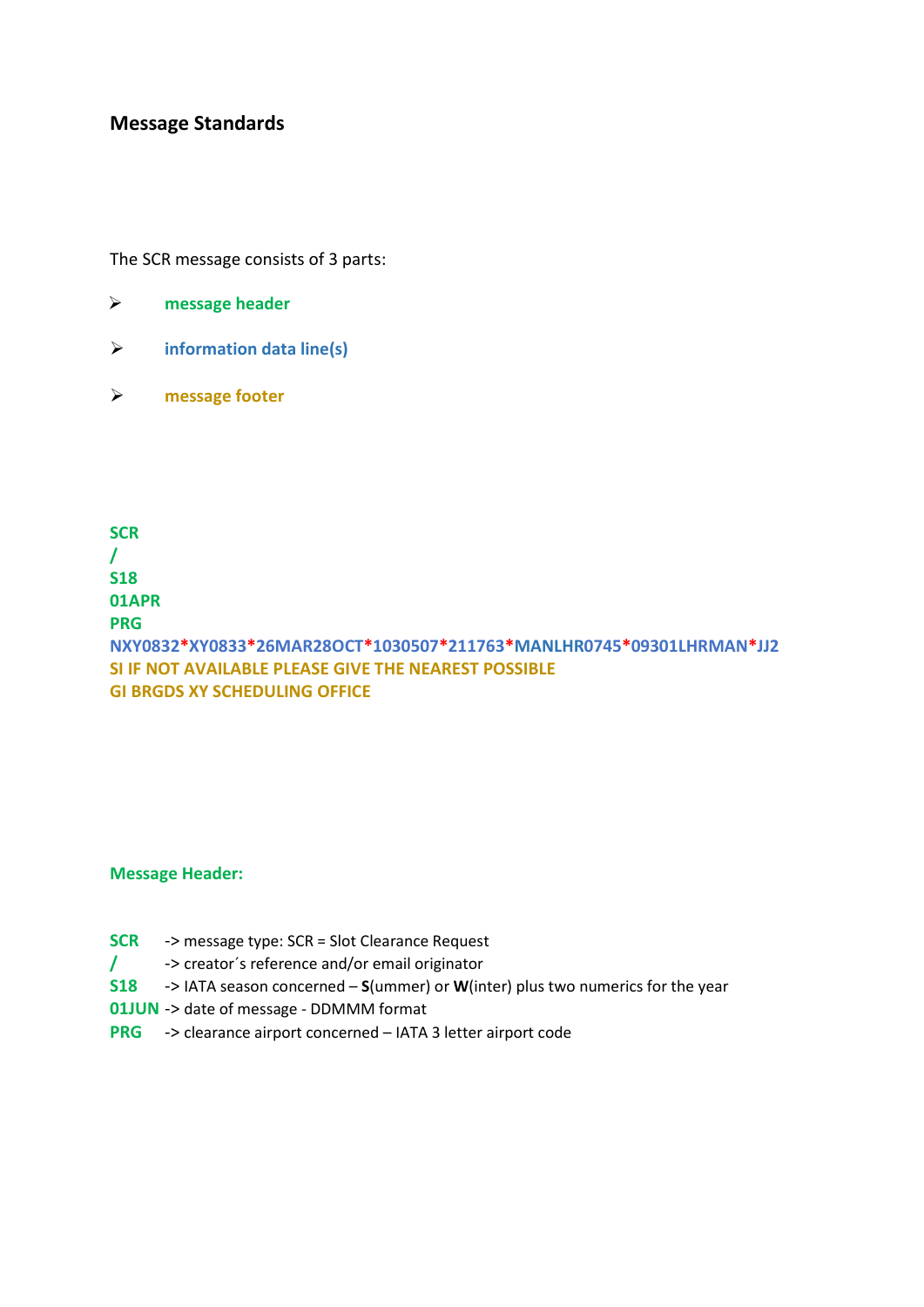Message Data line:

|  |                                                             |  | NXY0832*XY0833*25MAR27OCT*1030507*211763*MANLHR0745*09301LHRMAN*JJ2 |              |
|--|-------------------------------------------------------------|--|---------------------------------------------------------------------|--------------|
|  | $1 \quad 2 \quad 3 \quad 4 \quad 5 \quad 6 \quad 7 \quad 8$ |  |                                                                     | <b>10 11</b> |

\* mandatory blank spaces (gaps)

contains mandatory and conditional data elements always starts with an Action Code always ends with the Service Type or with the Frequency Rate indicator if applicable

| 1.  | <b>Action code (see appendix)</b>                 | Defines the exact function of the data line                                                                                                                                                 |
|-----|---------------------------------------------------|---------------------------------------------------------------------------------------------------------------------------------------------------------------------------------------------|
| 2.  | <b>Arrival Flight information</b>                 | Airline Designator (2-IATA or 3-ICAO characters code)<br>Flight Number (min 3 numeric and max 4 numeric)<br>Operational suffix if applicable - only one character<br>(ex. XY0832A)          |
| 3.  | <b>Departure Flight information</b>               | Airline Designator (2-IATA or 3-ICAO characters code)<br>Flight Number (min 3 numeric and max 4 numeric)<br>Operational suffix if applicable - only one character<br>(ex. XY0833 <b>B</b> ) |
| 4.  | <b>Period</b>                                     | Period of Operation or Arrival Date or Departure Date<br>Date format is 2 numerics for the day of the month<br>plus 3 letters for the month                                                 |
| 5.  | Day(s) of operation                               | Day(s) of Operation indicated with numbers 1 through 7<br>$(1 = Monday, , 7 = Sunday)$<br>Non-operational days are indicated by a 0 (zero)                                                  |
| 6.  | <b>Number of seats</b>                            | Format is 3 numerics for passenger flights<br>Format is 000 for cargo flights                                                                                                               |
| 7.  | Aircraft type                                     | Format is 3 alphanumeric characters<br>Aplicable codes according to IATA Aircraft Type directory                                                                                            |
| 8.  | Inbound flight /<br>routing and time information  | Origin station and previous station<br>Scheduled time of arrival                                                                                                                            |
| 9.  | Outbound flight /<br>routing and time information | Scheduled time of departure<br>Overmidnight indicator<br>-when aircraft makes an overnight stop,<br>passing midnight UTC (number from 1 to 9)<br>Next station and destination station       |
| 10. | Service type code<br>(see appendix)               | Indicates main reason for operating flight<br>Inbound = first code, outbound = second code                                                                                                  |
|     | 11. Frequency rate indicator                      | Used when operating at fortnightly intervals (every 2<br>weeks)<br>Period of operation is first and last date flight operates<br>Weekly operations is blank value                           |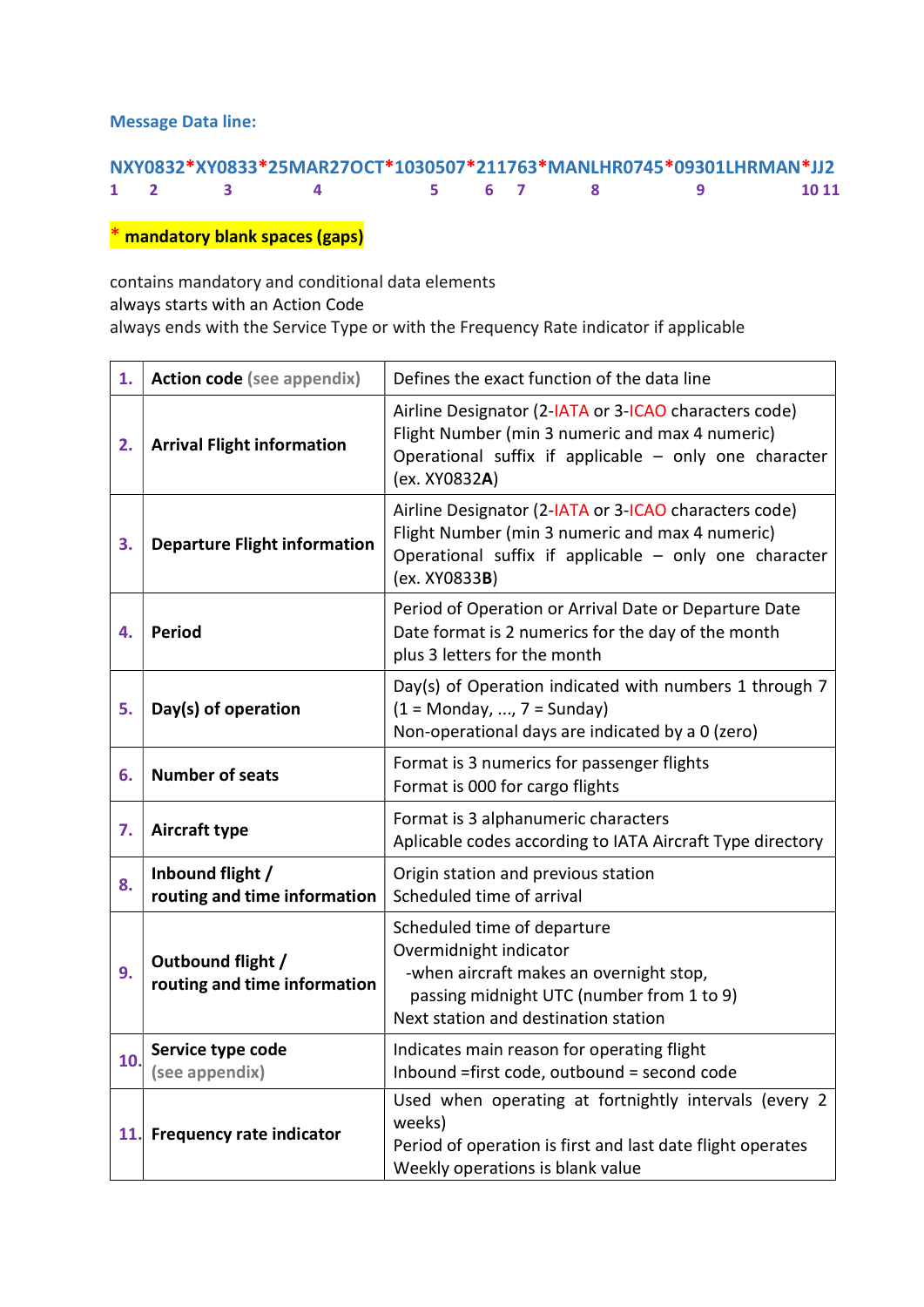#### Message Footer:

SI= supplementary information (in connection with content of SCR message) SI AMBULANCE, STATE FLT or IF NOT AVBL PLS GIVE NEAREST POSSIBLE, etc. GI= general information (e.g. greeting)

GI BRGDS.....

It is mandatory that any text following the data lines starts either with "SI"or with "GI"!

## SCR Examples

Airline (request) to Coordinator:

## NEW REQUEST FOR AN AD-HOC FLIGHT (single date) Action code - N

SCR /slots@xyairline.com S18 20APR PRG NXY010 XY011 01MAY01MAY 0200000 168320 MANLHR1125 1215LHRMAN CC GI BRGDS

#### NEW REQUEST IN TURNAROUND FORMAT, FOR WEEKDAYS 1-7 FROM 01 JUNE TILL 31 AUGUST **Action Code - N**

SCR /slots@xyrline.com S18 20APR PRG NXY020 XY021 01JUN31AUG 1234567 120319 CDG0900 0950CDG JJ SI IF NOT AVBL PLS GIVE NEAREST POSSIBLE GI BRGDS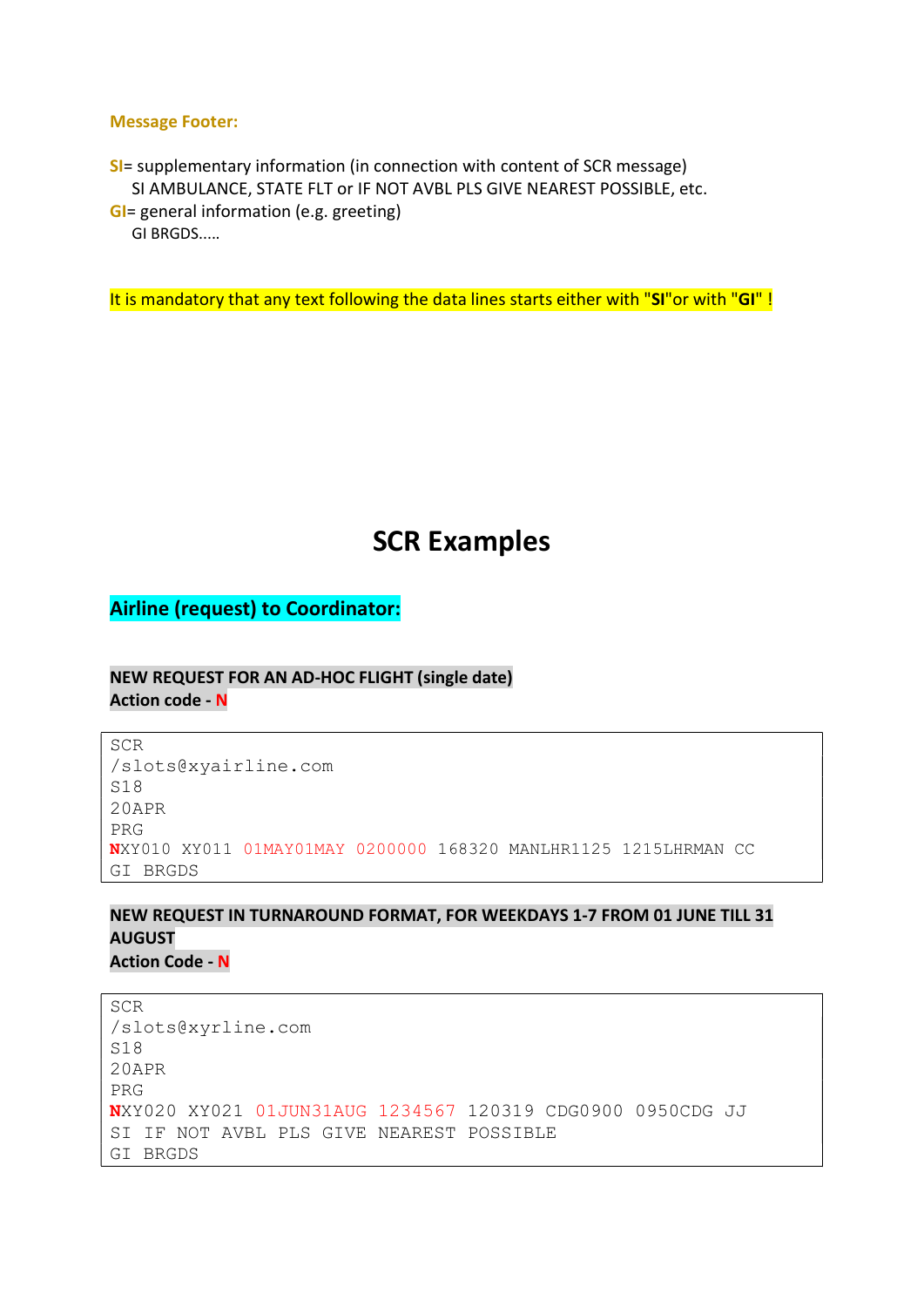## AIRCRAFT EQUIPMENT, DESTINATION CHANGE AND RETIMING, FOR WEEKDAYS 1-7, FROM 05JUNE TILL 30JUNE Action codes - C/R

SCR / slots@xyrline.com S18 20APR PRG CXY123 XY124 05JUN30JUN 1234567 120319 FRA0700 0750FRA JJ RXY123 XY124 05JUN30JUN 1234567 159320 MUC0730 0820MUC JJ GI BRGDS

Important: A change of an existing cleared slot always consists of 2 lines (C-line and R-line)! The C-line (to be changed) must show the information held by the coordinator, the R- line (the new revised) schedule information.

## DELETION OF THE FLIGHT, EVERY SATURDAY IN PERIOD FROM 02JUN TILL23JUN Action Code - D

SCR /slots@xyairline.com S18 20APR PRG DXY123 XY124 02JUN23JUN 0000060 184321 CDG1020 1115CDG JJ GI BRGDS

## Acceptance, pending or decline of the offer given by the Coordinator to the Airline:

## ACCEPTANCE OF AN OFFER (no further improvement requested) **Action Code - A**

```
SCR 
/slots@xyarline.com 
S18 
20APR 
PRG 
AXY010 XY011 01MAY01MAY 0200000 168320 MAN1130 1220MAN CC 
GI BRGDS
```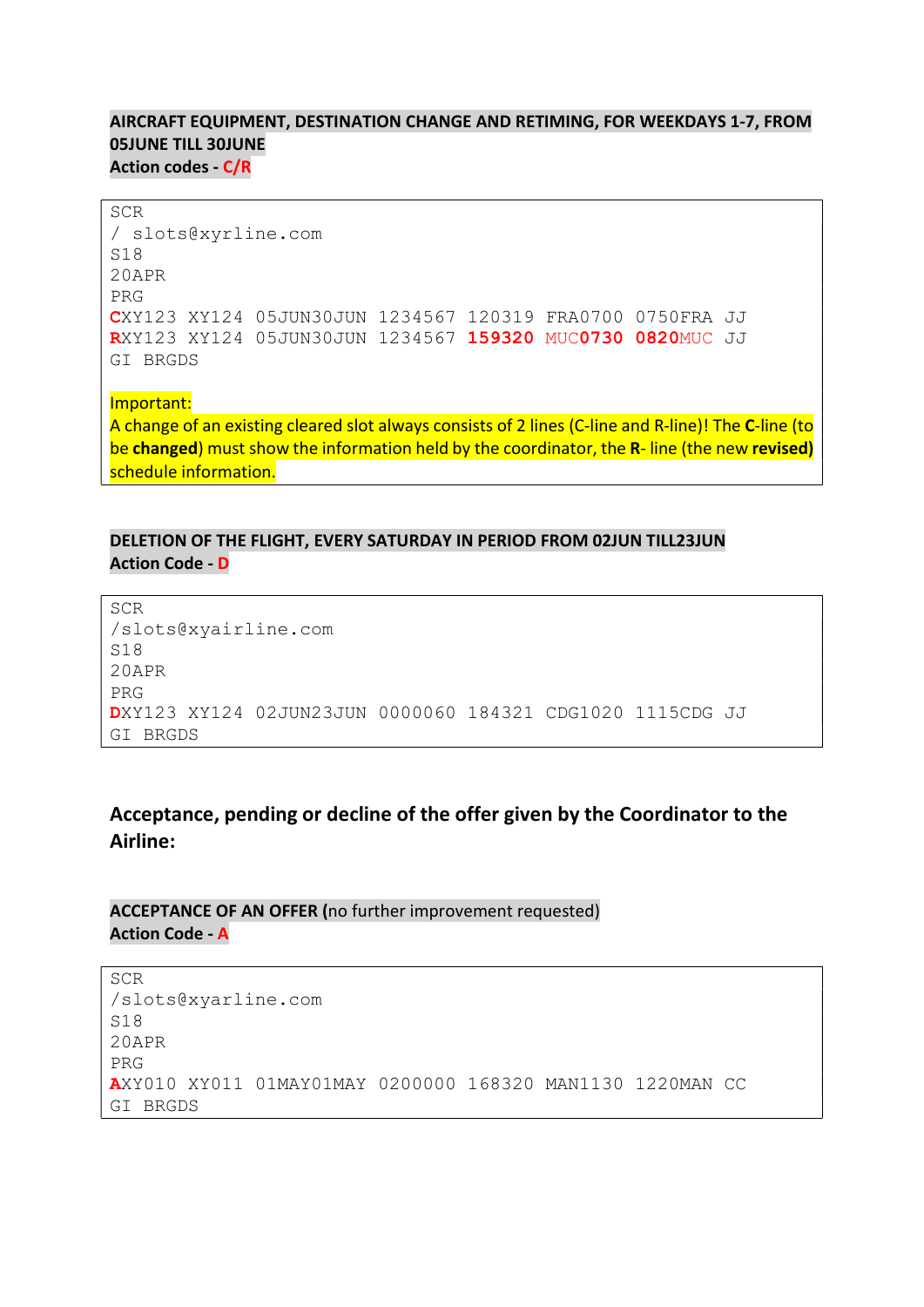## PENDING OF AN OFFER (maintain on waitlist, further imporvement intended) Action Code - P

SCR /slots@xyairline.com S18 20APR PRG PXY020 XY021 01JUN31AUG 1234567 120319 CDG0910 1000CDG JJ GI BRGDS

## DECLINE OFFER

SCR /slots@xyairline.com S18 20APR PRG ZXY020 XY021 01JUN31AUG 1234567 120319 CDG0910 1000CDG JJ GI BRGDS

Important:

If the offer (originating from a new request) is declined by the airline, then the airline will not hold any slots for this flight! We therefore recommend to always accept or pend our offers (closest available times given) and try to apply for a possible improvement later on.

## Coordinator (reply) to Airline:

#### Replies sent by the coordinator:

We usually reply to the airline request as soon as possible but latest within 3 business days. Should we need any special clarification we will inform you accordingly. In case of your required time is not be available we will offer or automatically allocate you with the closest available slot. On our offer reply you will find an additional data line indicating the so-called reason code (CA, CD, etc.), which will inform you about the main constraint which caused the non-availability of the time you requested. The decoding of these reason codes can be found in the SSIM manual.

## CONFIRMED (slots) REPLY FOR NEW REQUEST **Action Code - K**

SCR S18 20APR PRG KXY010 XY011 01MAY01MAY 0200000 168320 MAN1125 1215MAN CC GI BRGDS SLOT COORD CZECH REPUBLIC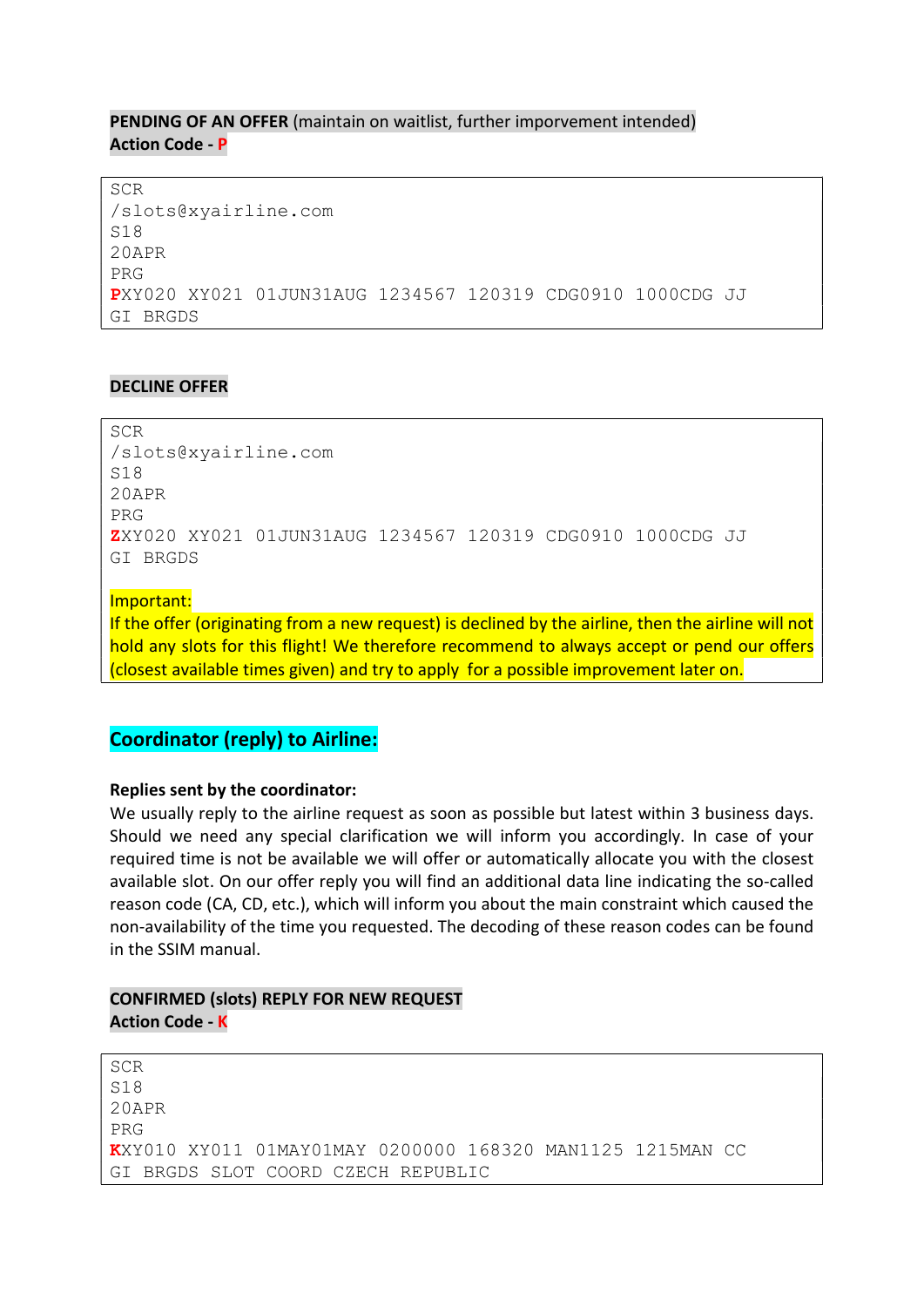## DELETION REPLY (slots cancellation) **Action Code - X**

SCR S18 20APR PRG XXY020 XY021 01JUN31AUG 1234567 120319 CDG0900 0950CDG JJ SI IF NOT AVBL PLS GIVE NEAREST POSSIBLE GI BRGDS SLOT COORD CZECH REPUBLIC

## STANDARD REPLY FOR CHANGED DATA (SLOTS CHANGE) Action Codes – X/K

SCR S18 20APR PRG XXY123 XY124 05JUN30JUN 1234567 120319 FRA0700 0750FRA JJ KXY123 XY124 05JUN30JUN 1234567 159320 MUC0730 0820MUC JJ GI BRGDS SLOT COORD CZECH REPUBLIC

## OFFER REPLY FOR NEW REQUEST (automatically the closest offer is given)

Action Codes – U/O

| <b>SCR</b>                                                       |
|------------------------------------------------------------------|
| S18                                                              |
| $20$ APR                                                         |
| PRG                                                              |
| UXY020 XY021 01JUN31AUG 1234567 120319 CDG0900 0950CDG JJ        |
| <b>OXY020 XY021 01JUN31AUG 1234567 120319 CDG0910 1000CDG JJ</b> |
| / RA.0900 CA.R10 RD.0950 CD.R10/                                 |
| SI REPLY TO OFFER WITHIN 3 BUSINESS OTHERWISE IT WILL BE         |
| CANCELLED. NO SLOTS AT PRG THEN.                                 |
| GI BRGDS SLOT COORD CZECH REPUBLIC                               |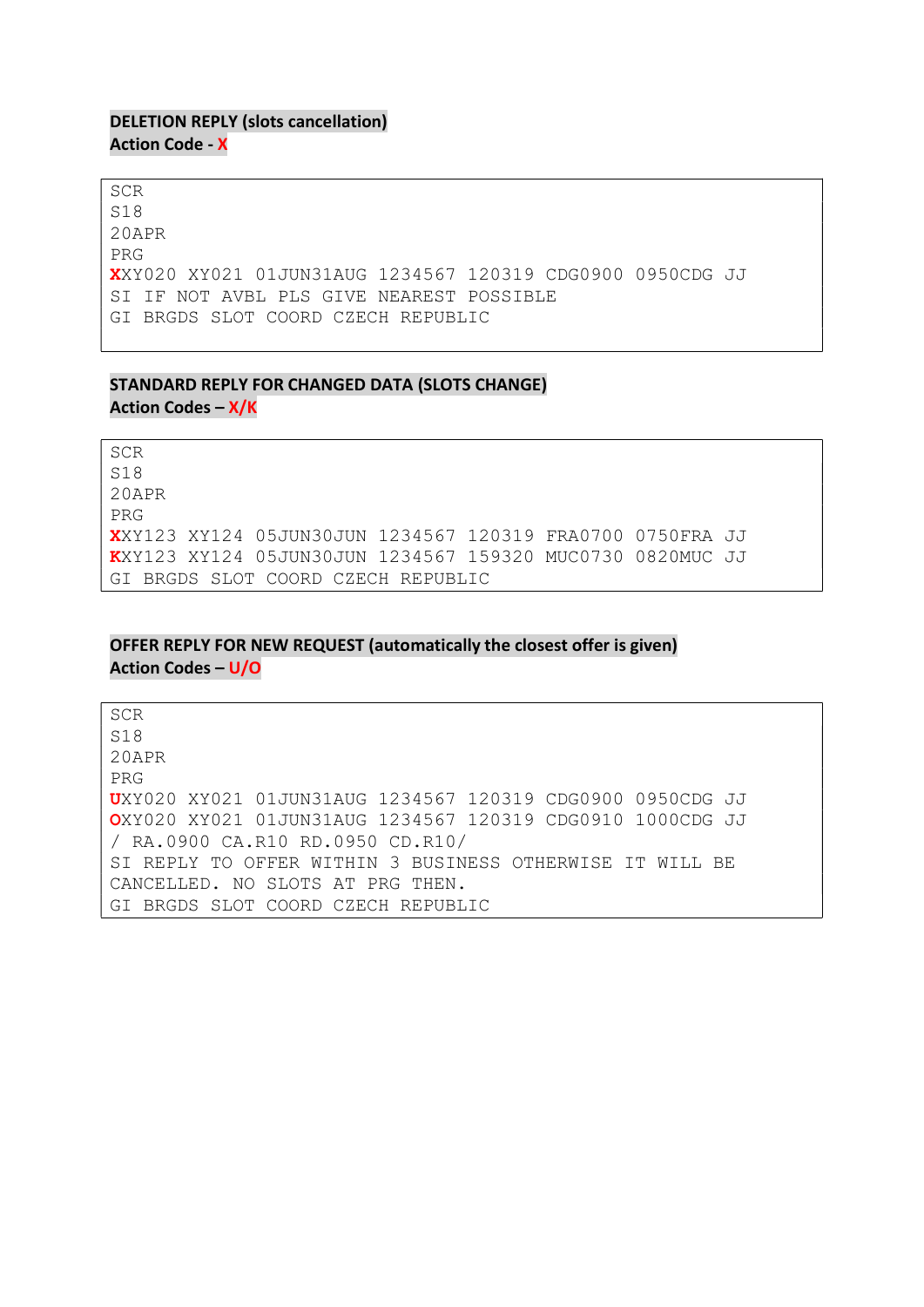#### OFFER REPLY FOR DATA HELD TO BE CHANGED Action Codes – H/U/O

SCR S18 20APR PRG HXY123 XY124 05JUN30JUN 1234567 120319 FRA0700 0750FRA JJ UXY123 XY124 05JUN30JUN 1234567 159320 MUC0730 0820MUC JJ OXY123 XY124 05JUN30JUN 1234567 159320 MUC0720 0810MUC JJ / RA.0730 CA.R10 RD.0820 CD.R10/ SI REPLY TO OFFER WITHIN 3 BUSINESS OTHERWISE WE WILL HOLD THE ORIGINAL SCHEDULE AND THE OFFER WILL BE CANCELLED. GI BRGDS SLOT COORD CZECH REPUBLIC

## REFUSAL REPLY (no slots allocated) Action Code - U

SCR S18 20APR PRG UXY098 XY099 01MAY01MAY 0200000 000TU5 MOW2200 2300MOW HH SI PROHIBITED OPERATION FOR TU5 – NIGHT CURFEW. GI BRGDS SLOT COORD CZECH REPUBLIC

## REPLY IN CASE CONFIRMED SLOTS DOES NOT MATCH REQUEST FROM AIRLINE Action Code – W/H

SCR

S18

20APR PRG

WXY128 XY129 05JUN05JUN 0200000 615388 MUC0700 0750MUC JJ HXY123 XY124 05JUN05JUN 0200000 159320 MUC0730 0820MUC JJ SI PLS CLARIFY FLT NUMBER XY128/129 AND A/C TYPE 388 AS BOTH DO NOT MATCH OUR RECORDS. WE CURRENTLY HOLD XY123/124. GI BRGDS SLOT COORD CZECH REPUBLIC

#### Important:

Coordinator's reply code -W- does indicate that the data provided on a C- or D-line is not held by the coordinator or not as such corresponding to the data held by the coordinator.